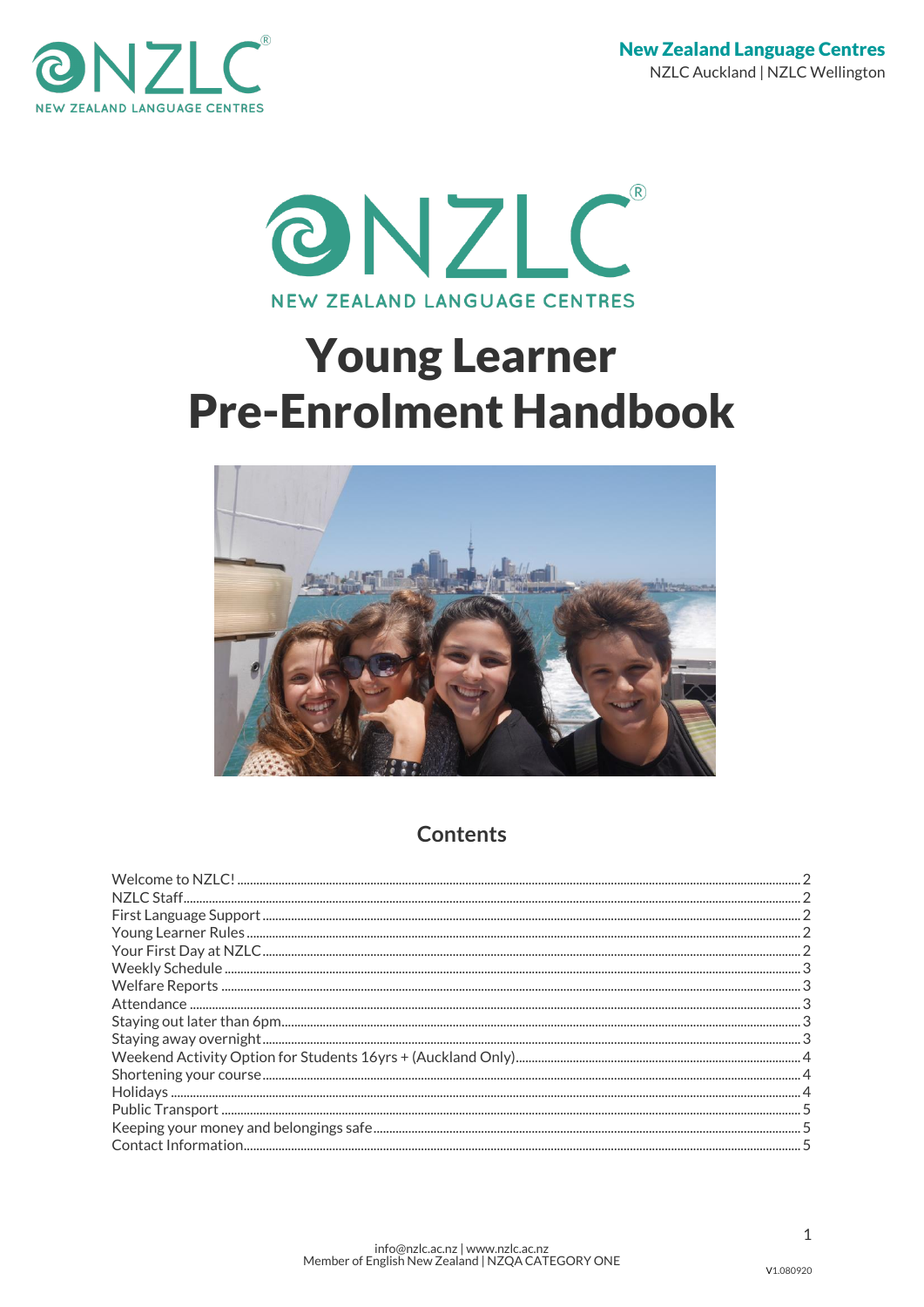

## <span id="page-1-0"></span>**Welcome to NZLC!**

You are about to have an exciting adventure here in New Zealand, and we are looking forward to having you here with us!

Travelling abroad can also feel a little scary but do not worry, here at NZLC our job is to take care of you. We have been welcoming Young Learners for over 30 years and we want to make sure you have an enjoyable, safe and unforgettable study experience.

This handbook will introduce you to NZLC's procedures and rules that we expect you to follow during your studies. Please read this handbook and the NZLC Pre-Departure Manual carefully. If you have any questions, let us know!

## <span id="page-1-1"></span>**NZLC Staff**

On your first day, you will be introduced to the Student Services team. You will have a Student Services Officer who will be your main point of contact while studying at NZLC. You can talk to them at any time during your studies about any questions, personal problems, or if you are feeling unwell, unhappy or unsafe. Don't be shy! We are here to help you!

## <span id="page-1-2"></span>**First Language Support**

First Language Support is available if you need to talk to someone in your own language. We have multi-lingual staff on campus who speak Spanish, Portuguese, Korean, Japanese, Russian, Mandarin, Cantonese, French, Indonesian, and Tagalog. If NZLC does not have a staff member that speaks your language, please let us know and we will arrange this for you.

## <span id="page-1-3"></span>**Young Learner Rules**

We have a few simple rules for you to follow to ensure you are safe and that your studies go smoothly:

- 1. Attend class every day.
- 2. No smoking or drinking alcohol.
- 3. No bad language or rude hand gestures.
- 4. No fighting at any time.
- 5. Be polite at homestay and school.
- 6. Come to school before 8.30am every day.
- 7. Go back home by 6pm every day.
- 8. Respect school property, listen to your teacher and follow their class rules.

You are expected to follow these rules as well as the school rules found in your classroom, your *Pre-departure Manual* and the *Student Handbook*. If you can't follow these rules, warning letters may be given for unacceptable behaviour or poor attendance. In extreme cases, you may be sent back to your country. To avoid any problems, please follow the rules carefully! *(For more details about the Disciplinary & Termination Process in cases where these rules are not followed, please refer to the NZLC Enrolment Form Terms & Conditions, the Pre-Departure Manual or speak to the Student Service teams.)* 

## <span id="page-1-4"></span>**Your First Day at NZLC**

On your first day, you will have an orientation and school tour. You will not have class on this day, but if you are joining our Young Learner English + Activities programme, you will join the afternoon excursion from your first day.

Please arrive at **8am** and remember to bring the following:

- Your **passport and valid NZ visa**
- Copy of your **medical and travel insurance certificate and policy** in English which meets the insurance guidelines set out in the NZQA Code of Practice*.* See section above for details. (If NZLC has arranged your insurance, we will give you the policy documents during your first week)
- Your **contact address and phone number** while in New Zealand
- Pens, a notebook and a dictionary
- We also recommend bringing a **reusable drink bottle** to school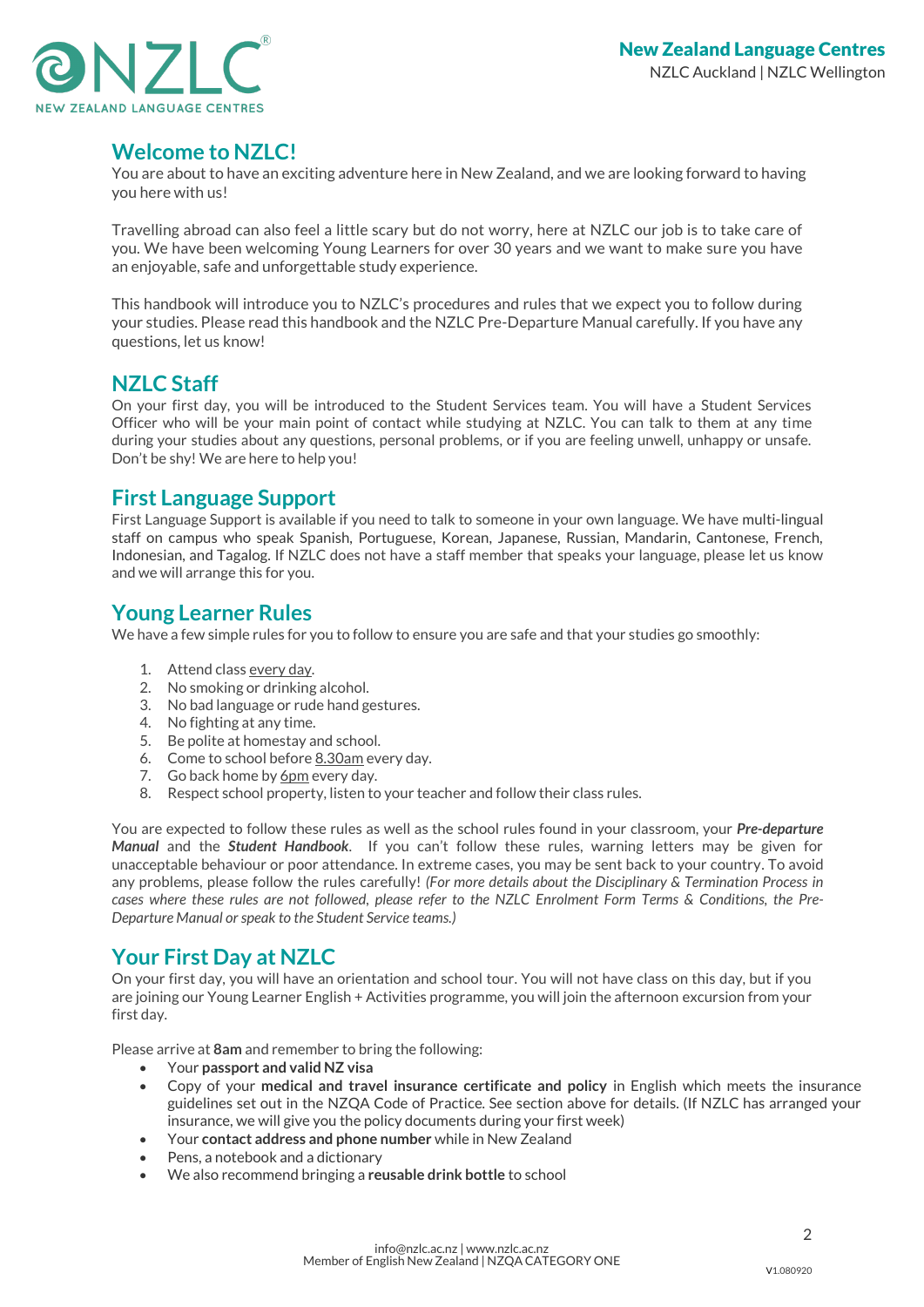

# <span id="page-2-0"></span>**Weekly Schedule**

| General English/IELTS/Business English/YL GE HSP |                                 |  |
|--------------------------------------------------|---------------------------------|--|
| $8:30 - 10:00$ (90 min)                          | Lesson A                        |  |
| $10:00 - 10:15(15 min)$                          | Break                           |  |
| $10:15 - 11:15$ (60 min)                         | Lesson A                        |  |
| $11:15 - 12:00(45 min)$                          | <b>Break</b>                    |  |
| 12:00 - 13:30 (90 min)                           | Lesson B                        |  |
| 13:30 - 13:45 (15 min)                           | <b>Break</b>                    |  |
| 13:45 - 14:45 (60 min)                           | Electives/Activities (optional) |  |

| <b>YL English+Activities</b>     |              |  |
|----------------------------------|--------------|--|
| $8:30 - 10:00$ (90 min)          | Lesson A     |  |
| $10:00 - 10:15(15 min)$          | <b>Break</b> |  |
| $10:15 - 11:15(60 \text{ min})$  | Lesson A     |  |
| $11:15 - 12:15(60 \text{ min})$  | <b>Break</b> |  |
| $12:15 - 15:15(180 \text{ min})$ | Activities   |  |

## <span id="page-2-1"></span>**Welfare Reports**

During your first day, the Student Services team will give you a First Week Welfare Report*,* to make sure you are feeling safe and you understand the rules. We will also check if you know how to get home and that you have contacted your parents. If you have any problems, we will help you. We will then update your parents and/or your Education Consultant once we confirm the above.

## **Students studying 8 weeks or more:**

The Student Services team will meet with you every *5 weeks* to check how you are doing. Your teacher will also write an Academic report about your progress in the class and this will be sent to you parents and/or your Education Consultant every 5 weeks.

## <span id="page-2-2"></span>**Attendance**

- You are expected to attend 100% of your classes.
- If you have a good reason to be late or absent, your host family, education consultant, designated caregiver or parents must call us before  $8.45$ am or leave a message on the answer phone.
- In special cases, you may be permitted to leave class before 3.15pm but only if you have a special reason and your parents/education consultant have given prior permission to NZLC. Talk to Student **Services**
- If you feel sick or unhappy at school, come to the Student Services office and we will help you.

# <span id="page-2-3"></span>**Staying out later than 6pm**

If you want to stay out slightly later than 6pm, you need to let NZLC know and we will check with your homestay or caregiver. In all cases, you must be home by **9pm** in summer and by **8pm** in winter at the latest.

## **Procedure:**

- Make a request to Student Services a minimum of *1 working day* in advance.
- NZLC will confirm with your homestay/caregiver and let you know if the request has been approved or not.

## **Questions you will be asked:**

- 1. Where are you going and what is the address?
- 2. Who will you be with?
- 3. What is the contact phone number of where you will be?
- 4. How will you go back to your home and what time will you return home?

## <span id="page-2-4"></span>**Staying away overnight**

You are **only** allowed to stay away overnight when you stay with your parents/legal guardian, designated caregiver, NZLC homestay family or another student living with an NZLC homestay family.

## **Procedure:**

- Make a request to Student Services a minimum of *3* working days in advance.
- Ask your parents to send permission to NZLC a minimum of *3 working days*in advance (can be by email).
- NZLC will confirm with your parent/legal guardian and let you know if the request has been approved or not.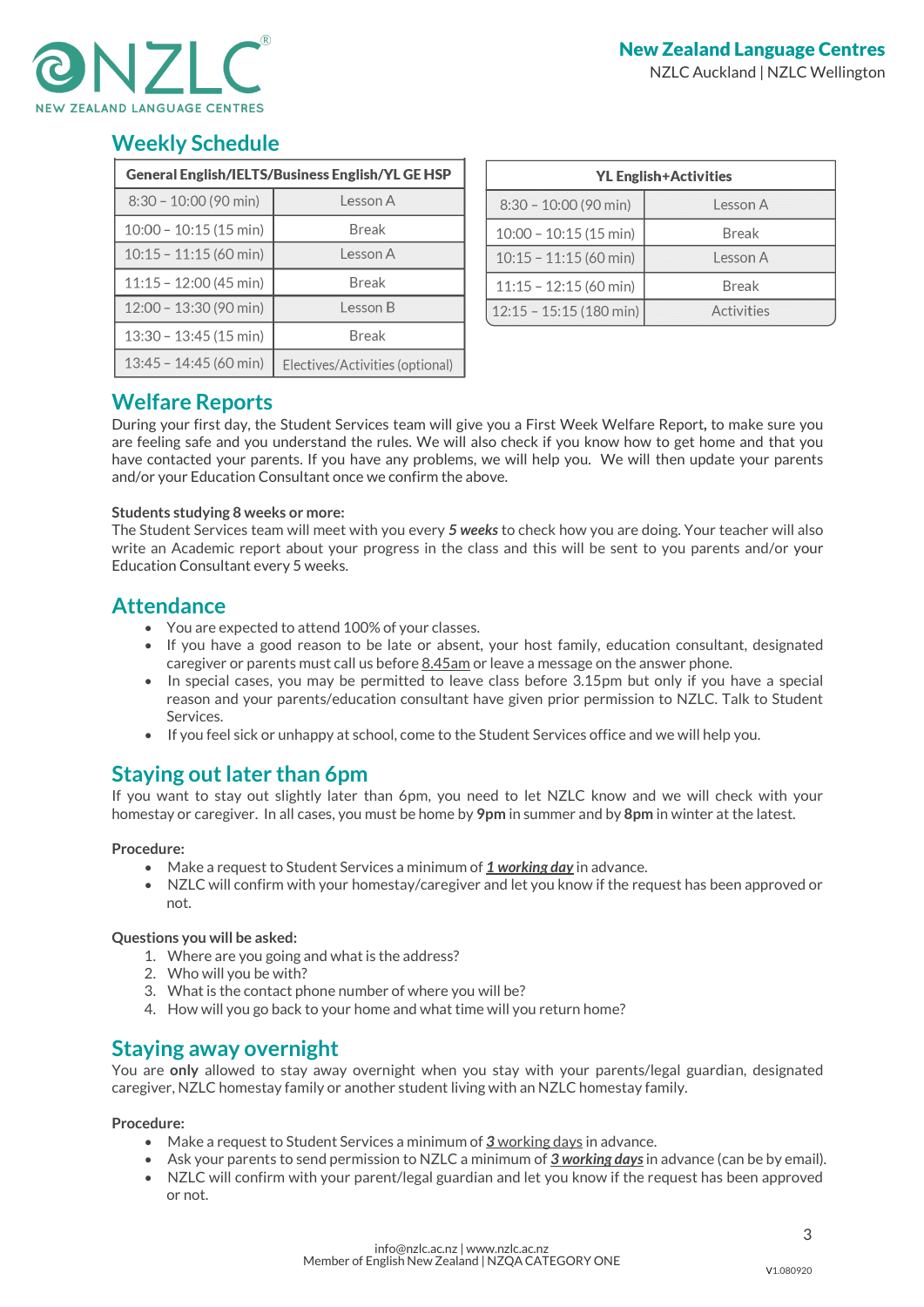

#### **Questions you will be asked:**

- 1. Why do you want to stay away overnight?
- 2. What is the name of the family you will be staying with?
- 3. What is the address of where you will be staying?
- 4. What is the contact phone number of where you will be staying?
- 5. How will you go and come back to your home
- 6. When are you going and what time will you return home?

# <span id="page-3-0"></span>**Weekend Activity Option for Students 16yrs + (Auckland Only)**

If you are interested in joining a weekend activity organised by NZLC's partner tour company **Action Tours**, you must get permission from NZLC and your parents must write to NZLC giving their permission *3 working days* in advance.

#### **Procedure:**

- Make a request to Student Services a minimum of *3 working days*in advance.
- Ask your parents to send permission to NZLC a minimum of *3 working days* in advance (can be by email).
- NZLC will confirm with your parents/legal guardian and let you know if the request has been approved or not.

#### **Questions you will be asked:**

- 1. When and where do you want to go?
- 2. Who will you go with?
- 3. What time will you leave your home?
- 4. What time will you go back to your home?
- 5. What is the contact phone number?
- 6. How will you go and come back to your home?

Students under 16 years old may only join Action Tour weekend trips if they are going with parents / legal guardian or a designated caregiver.

No student under 18 years-old can join any activities where alcohol is present.

## <span id="page-3-1"></span>**Shortening your course**

Your parents or legal guardian must send an email, (either directly or via your education consultant), to NZLC if you want to shorten your course.

## <span id="page-3-2"></span>**Holidays**

**Young Learners cannot go on holidays by themselves.**

You may only take a holiday from your course if you are:

- 1. going back to your country
- 2. taking the holiday with your parents
- 3. taking a holiday with a designated supervisor, (e.g. family member)

Your parents or legal guardian must submit written permission to NZLC (either directly or through your Education Consultant) at least 4 weeks before the holiday starts.

#### **Questions you will be asked:**

- 1. Why do you want to go on holiday?
- 2. What is the name of the family you will be staying with?
- 3. What is the address of where you will be staying?
- 4. What is the contact phone number of where you will be staying?
- 5. How will you return to the place you are staying while studying at NZLC at the end of the holiday
- 6. What time and date will you return?

If you are taking any flights, NZLC also needs to receive your flight details, your airport transfer details and contact details of designated caregivers or anyone else who you will be going on holiday with. If you are not going to be accompanied by a family member or designated supervisor, you must take an NZLC-arranged transfer.